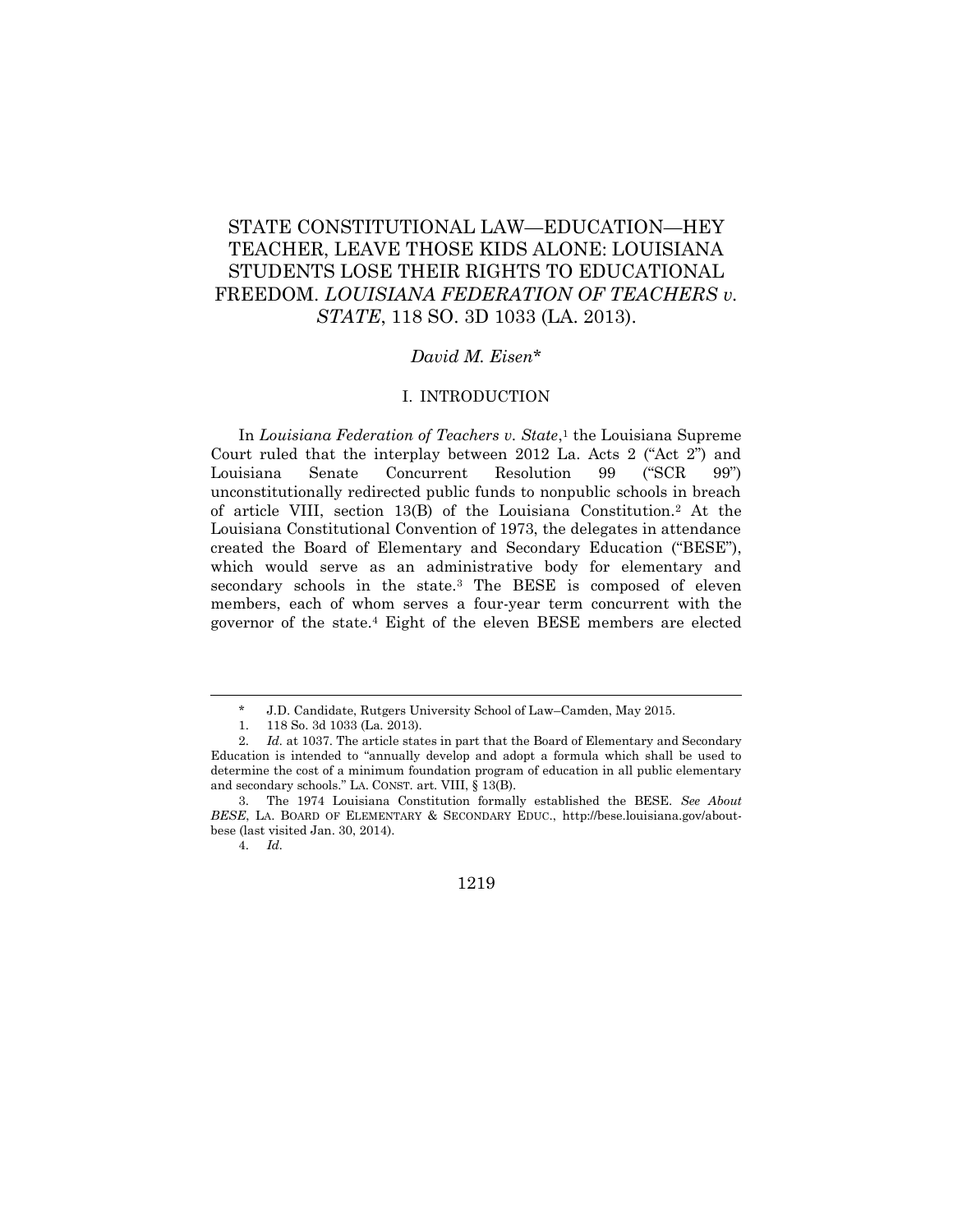from each of the state's BESE districts and the governor appoints the remaining three board members.<sup>5</sup>

The BESE is entrusted with the responsibility of preparing the Minimum Foundation Program ("MFP"), which allocates local and state funds to the various school systems across the state.<sup>6</sup> The BESE then presents this formula to the legislature for approval.<sup>7</sup> If the legislature rejects the proposal, the BESE must adjust the formula and reintroduce it to the legislature until the legislature finally approves.<sup>8</sup>

This Comment proposes that passage of the MFP formula, which distributes funds to non-public schools, is constitutionally permissible and explores the ominous implications of this case's decision. Namely, the decision will limit families' options as to how to educate their children. Once the BESE attains the minimum threshold needed to educate its students in the public school system, it has the freedom to distribute any excess funds as it sees fit, including allocating funds to non-public educational institutions. Further, recently enacted laws in the state call into question the role of state government vis-à-vis funding of non-public schools. This inconsistency will demonstrate that SCR 99 and Act 2 are indeed in harmony with the Louisiana Constitution.

# II. HISTORICAL BACKGROUND

Before delving into the case itself, it may be instructive to describe the complex three-layered formula set out by SCR 99.<sup>9</sup> Level One, known as "Cost Determination and Equitable Distribution of State and Local Funds," consists of the number of students in the state of Louisiana multiplied by \$3855, the "State and Local Base Per Pupil Amount."<sup>10</sup> This figure, which consists of the total amount of funds devoted to education, is then split between the state and local district, 65% from the former and 35% from the latter.<sup>11</sup> No matter how fiscally self-sufficient a given

l

11. *Id.*

<sup>5.</sup> *Id.*

<sup>6.</sup> *Id.*

<sup>7.</sup> *Id.*

<sup>8.</sup> *Id.* 

<sup>9.</sup> SCR 99, section XII(B)(6) reads in pertinent part:

The amount for which the city or parish school district is responsible will be funded with a transfer from the MFP allocation for the city or parish school district in which the participating student resides to the participating nonpublic or public school on behalf of each student awarded a scholarship.

S. Con. Res. 99, 2012 Leg., Reg. Sess. § XII(B)(6) (La. 2012).

<sup>10.</sup> La. Fed'n of Teachers v. State, 118 So. 3d 1033, 1045 (La. 2013).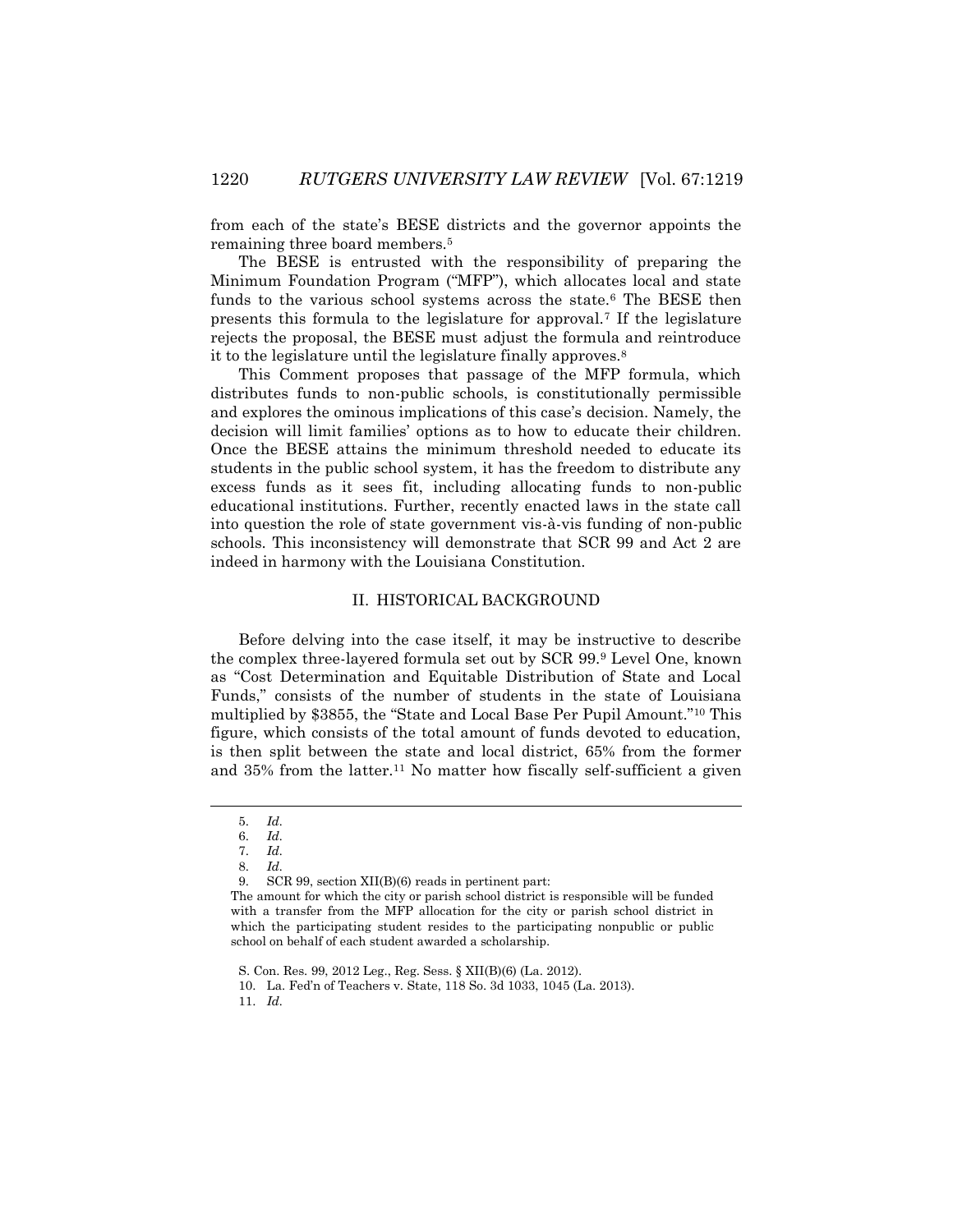parish may be, the state will contribute no less than 25% of the Level One costs to any parish.<sup>12</sup>

Level Two, known as "Incentive for Local Effort," is meant to compensate the local districts that raise more than their required share of revenue as stipulated by their Level One target.<sup>13</sup> Finally, Level Three or "Unequalized Funding" constitutes funding for teacher compensation increases, funding for foreign language instructors, as well as a provision known as "hold harmless funding." The latter provision helps districts that were negatively impacted by these changes enacted before the 1992– 93 fiscal year.<sup>14</sup> Since local contributions reduce the amount of funds provided by the state, Levels Two and Three are intended to ease the burden on districts that disproportionately contribute more than the Level One target threshold.<sup>15</sup>

## III. STATEMENT OF THE CASE

In 2012, the Louisiana legislature enacted two regulations that, in concert, drastically altered the state's existing voucher program, known as the "Student Scholarships for Educational Excellence Program" or SSEEP.<sup>16</sup> The first component of this change, known as Act 2, mandated that the Louisiana Department of Education allocate MFP funds to nonpublic schools.<sup>17</sup> Block grants are based on a per-pupil allocation and schools receive the grants according to enrollment figures from the previous year.<sup>18</sup> Such non-public schools include online and virtual

 $\overline{\phantom{a}}$ 

17. The MFP is charged with implementing a formula that equitably distributes educational funding to school districts across Louisiana in the form of a block grant. *See Minimum Foundation Program*, LA. BOARD OF ELEMENTARY & SECONDARY EDUC., http://bese.louisiana.gov/current-initiatives/minimum-foundation-program (last visited Jan. 30, 2014).

18. *See Funding Guidelines and Methods*, LA. BOARD OF ELEMENTARY & SECONDARY EDUC., http://bese.louisiana.gov/8(g)-grants/funding-guidelines-and-methods (last visited Jan. 30, 2014).

<sup>12.</sup> *Id.*

<sup>13.</sup> *Id.*

<sup>14.</sup> *Id.* at 1046.

<sup>15.</sup> *Id.*

<sup>16.</sup> *See* Rebekka C. Veith, *Misspending for Youth: School Vouchers in Louisiana Are a Legally Tenuous, Short-Term Fix for a State in Need of Public Education Reform*, 88 TUL. L. REV. 369, 371 (2013). SSEEP, a creation of the Louisiana legislature, expanded a scholarship program formerly offered only to select students in the New Orleans public schools. Under this arrangement, students whose families did not exceed a certain income threshold and who attended a public school that earned a "C," "D," or "F" grade based on a statewide assessment could choose to utilize state funds to transfer to another school, public or private. *Id.* at 369.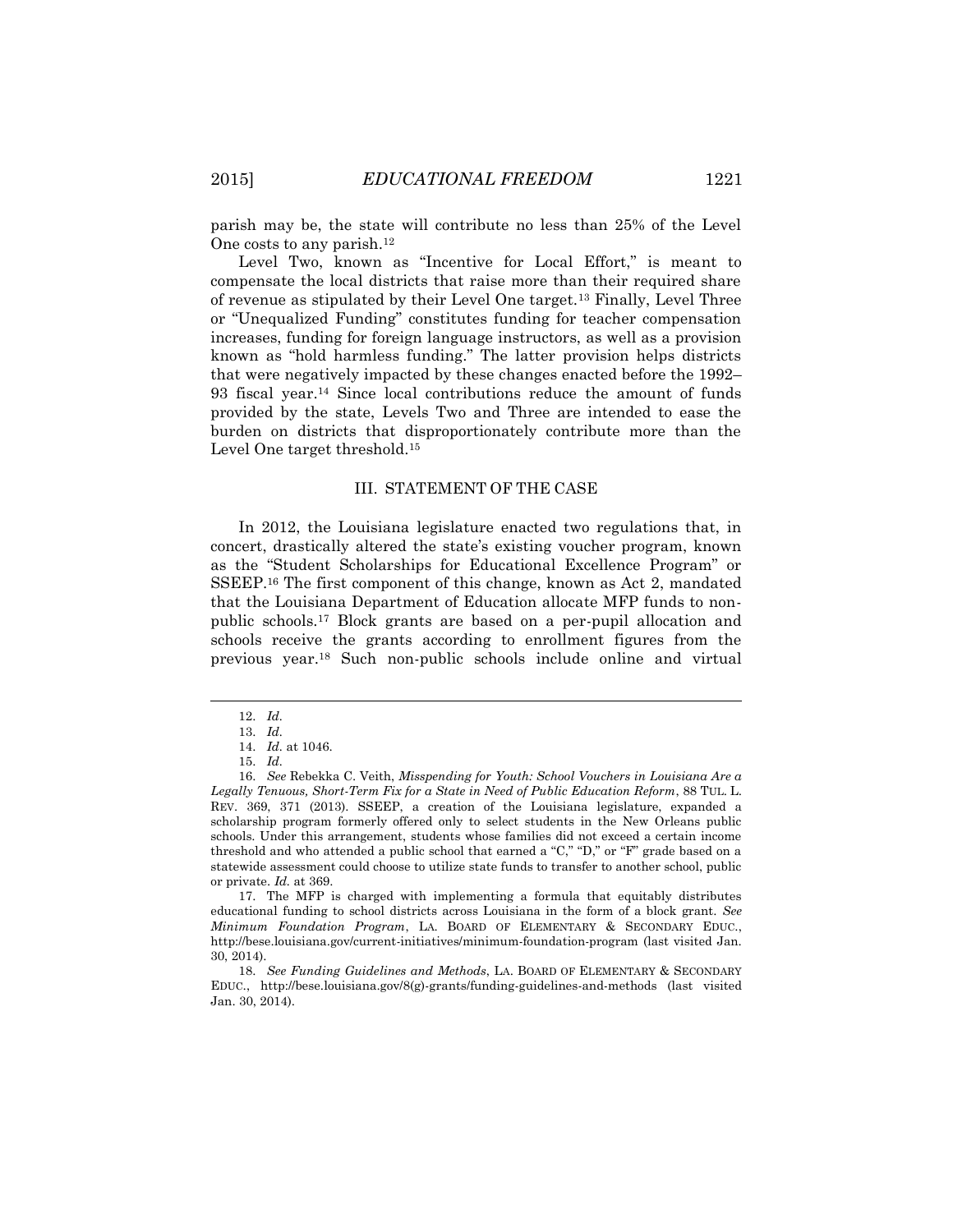educational programs, vocational or technical schools, and home study arrangements.<sup>19</sup>

The second component, SCR 99, serves as the means by which the legislature sanctioned the MFP formula for the 2012–13 school year.<sup>20</sup> Essentially, SCR 99 approves the formula adopted by the BESE so that the objective of Act 2 is made possible.<sup>21</sup> For example, when a student decides to attend a non-public institution, the amount his or her home city or parish school district would ordinarily receive is instead allocated to that non-public school.<sup>22</sup>

Additionally, SCR 99 features an early high school graduation incentive, whereby the state provides a scholarship to students who graduate earlier than anticipated from public schools to encourage such students to attend an institution of higher education in the State of Louisiana.<sup>23</sup>

Plaintiffs in the case, the Louisiana Federation of Teachers, the East Baton Rouge Federation of Teachers, and the Jefferson Federation of Teachers, contended that SCR 99 and Act 2 are unconstitutional and sought injunctive relief.<sup>24</sup> In terms of the substance of the legislation, Plaintiffs asserted the two provisions contravene article VIII, section 13(B) of the Louisiana Constitution, which mandates that the state establish a formula that reflects the cost of the MFP for all public schools and equitably allocates the funds to parish and city school systems.<sup>25</sup> Further, Plaintiffs claimed that the Acts distribute funds to organizations that the legislature did not intend to provide for, namely non-public educational institutions.<sup>26</sup> Finally, Plaintiffs claimed that Act 2 and SCR 99 unconstitutionally redirect the local portion of the per-pupil amount set out in the MFP, violating article VIII, sections 13(C) and (D) of the Louisiana Constitution.<sup>27</sup>

Additionally, Plaintiffs argued that SCR 99 should be invalidated on procedural grounds because it was passed on the eighty-fifth day of the legislative session, in violation of article III, section  $2(A)(3)(a)$  of the

<sup>19.</sup> *La. Fed'n of Teachers*, 118 So. 3d at 1038.

<sup>20.</sup> *Id.*

<sup>21.</sup> *Id.*

<sup>22.</sup> *Id.*

<sup>23.</sup> S. Con. Res. 99, 2012 Leg., Reg. Sess. § XII(C) (La. 2012).

<sup>24.</sup> *La. Fed'n of Teachers*, 118 So. 3d at 1038–39.

<sup>25.</sup> *Id.* at 1039.

<sup>26.</sup> *Id.*

<sup>27.</sup> *Id.*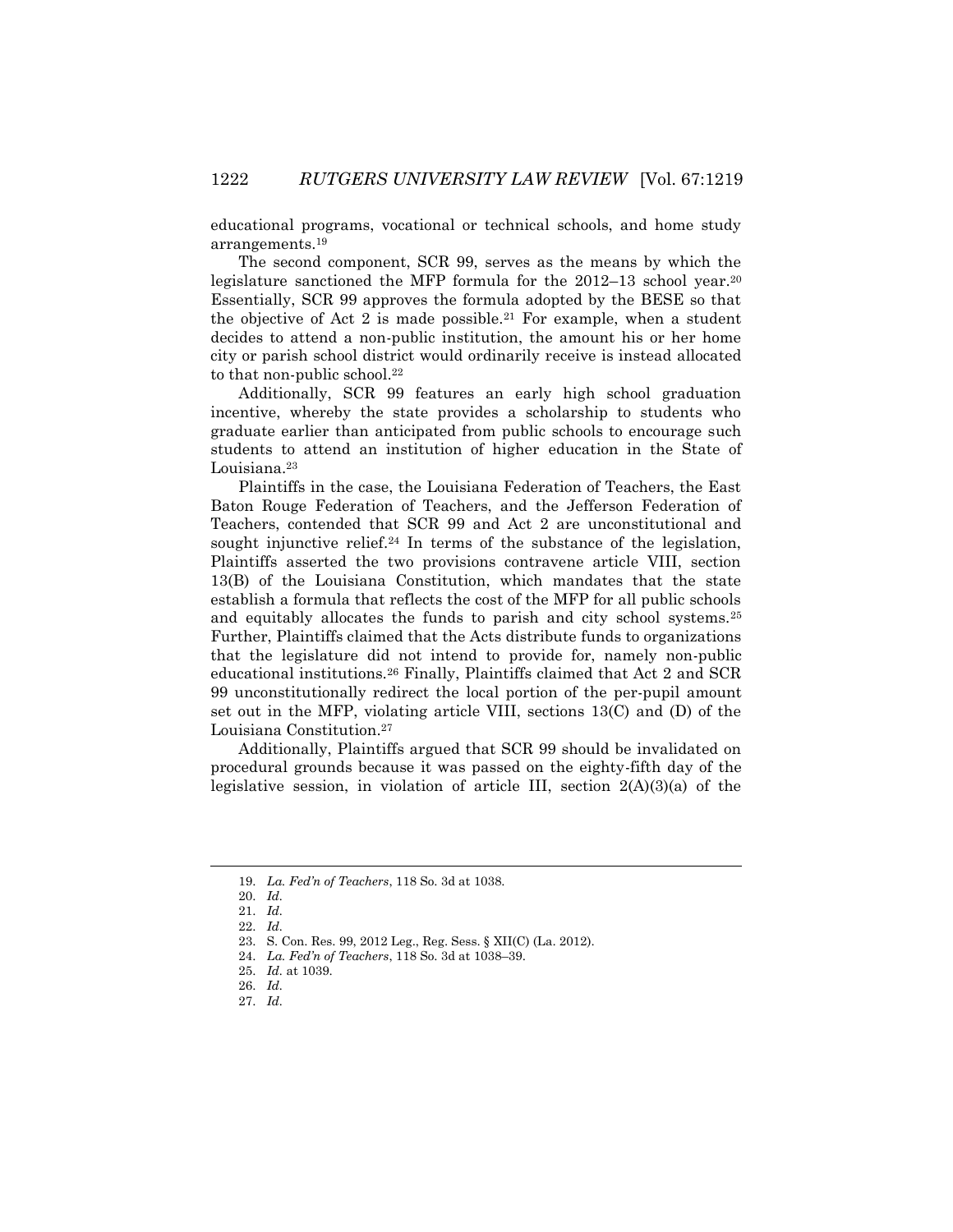Louisiana Constitution.<sup>28</sup> In this instance, as Plaintiffs pointed out, fiftyone members of the Louisiana House of Representatives voted in favor of the measure and forty-nine voted against, failing to meet the two-thirds threshold.<sup>29</sup> Lastly, Plaintiffs alleged that the passage of Act 2 violated article III, sections 15(A) and (C) of the Louisiana Constitution, which limit the bill to one object and only those changes germane to the object of the bill.<sup>30</sup>

Proceeding on the merits in district court, the court found that Act 2 and SCR 99 did not unconstitutionally violate article III, section  $2(A)(3)(a)$ , reasoning that only matters intended to have the effect of law are subject to this provision.<sup>31</sup> The court concluded that SCR 99 did not have the effect of law because the constitution grants the legislature limited power to approve or reject the formula; it cannot itself determine the formula.<sup>32</sup> This up or down measure was not considered the equivalent to the passage of a bill by the court, namely because this act of the legislature did not require the governor's approval, unlike the passage of a bill.<sup>33</sup>

Next, the district court determined that Act 2 did not violate article III, section 15 of the Louisiana Constitution, which constrains the bill to only one object and any issues germane to that object.<sup>34</sup> Citing prior case law, the court concluded that a bill features one object if its elements are "reasonably related and have a natural connection to the general subject matter of the legislation."<sup>35</sup> After evaluating Act 2, the court determined the amendments and recently added components included in Act 2 conformed to that definition, having related to the expansion of school choice.<sup>36</sup>

Most importantly, however, the lower court determined that Act 2 and SCR 99 unconstitutionally redirected MFP funds intended for public elementary and secondary schools to non-public institutions, breaching

 $\overline{\phantom{a}}$ 

<sup>28.</sup> *Id.* at 1040. Specifically, the provision provides that any passage of law after the eighty-second day of the session requires a two-thirds vote of the elected members of each house of the legislature. LA. CONST. art. III,  $\S$  2(A)(3)(a).

<sup>29.</sup> *La. Fed'n of Teachers*, 118 So. 3d at 1040.

<sup>30.</sup> *Id.* at 1039–40. Article III, section 15(A) provides in pertinent part: "Every bill, except the general appropriation bill and bills for the enactment, rearrangement, codification, or revision of a system of laws, shall be confined to one object." LA. CONST. art. III, § 15(A).

<sup>31.</sup> *La. Fed'n of Teachers*, 118 So. 3d at 1040.

<sup>32.</sup> *Id.* at 1041.

<sup>33.</sup> *Id.*

<sup>34.</sup> *Id.*

<sup>35.</sup> *Id.* at 1041–42 (quoting State v. O'Dell, 218 So. 2d 318, 319 (La. 1969)).

<sup>36.</sup> *Id.* at 1042.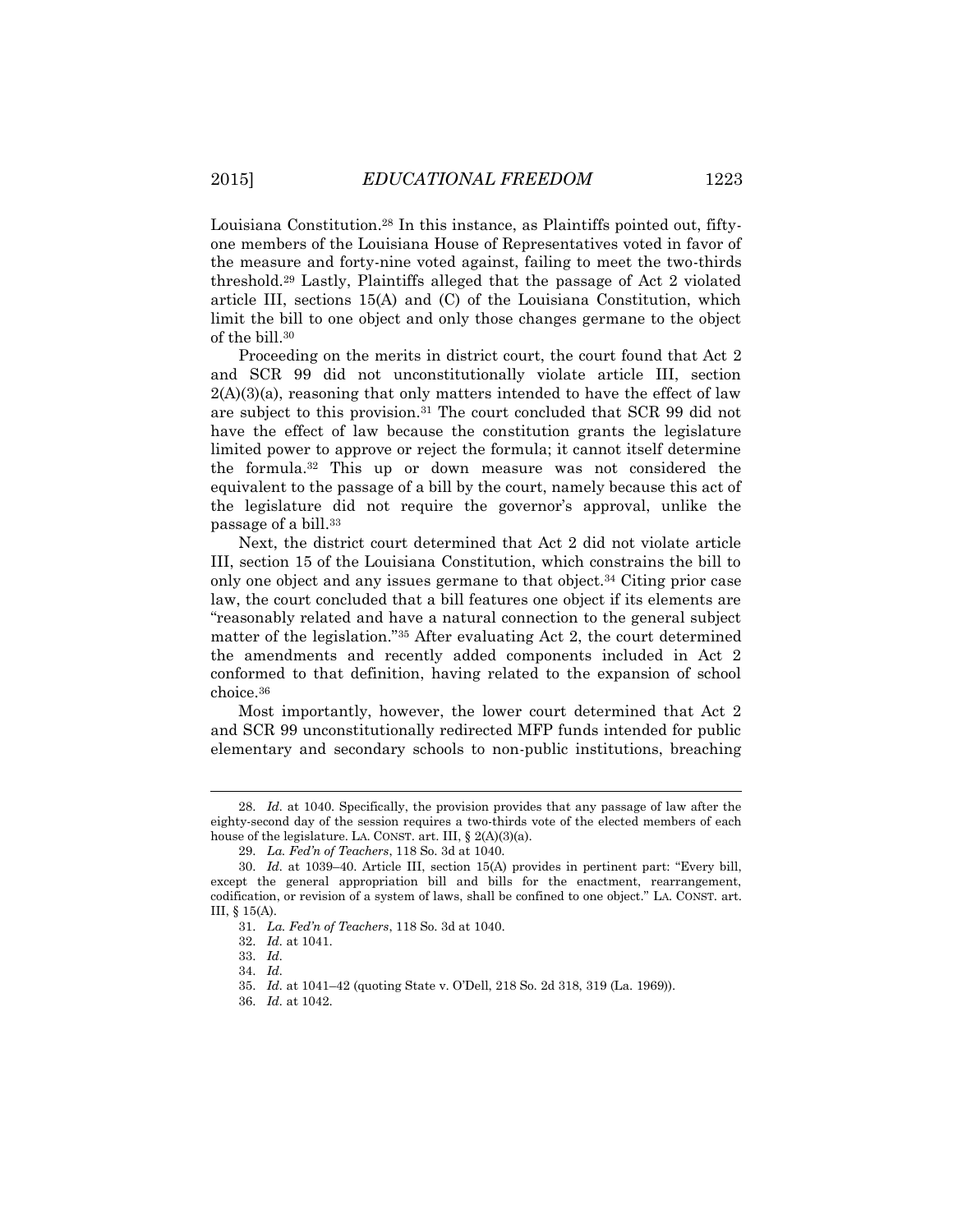article VIII, section 13(B) of the Louisiana Constitution.<sup>37</sup> In support of its ruling, the court emphasized the latter clause of the constitution, that the BESE is required to "equitably allocate the funds to parish and city school systems."<sup>38</sup> Further, the court determined that the provision dictated that the legislature appropriate funds on a yearly basis by using the approved formula to safeguard a minimum foundation of education in all public elementary and secondary schools.<sup>39</sup> The court keyed in on what it termed a clear and unambiguous phrase, "all public elementary and secondary schools," which it interpreted to mean a school system financially supported with tax revenue and run by a governmental entity that educates children from kindergarten through twelfth grade pursuant to article VIII, section 9(A) of the Louisiana Constitution.<sup>40</sup>

To bolster its holding, the court looked to the legislative intent of the Act as articulated during the Louisiana Constitutional Convention of 1973. According to the court, the delegates distinguished article VIII, section 13(B) as concerning strictly public schools.<sup>41</sup> Reinforcing this belief, the court referenced a proposed amendment calling for the redirection of funds in support of private schools, which the delegates in attendance ultimately dismissed.<sup>42</sup>

In the end, the majority of delegates decided to omit the provision because they feared that it could lead to a slippery slope in terms of further financing of private schools.<sup>43</sup> The court concluded that this excluded provision made clear that the delegates recognized that section 13(B) applied only to public schools.<sup>44</sup>

Further, because article VIII, section 13(A) provides limited resources—such as textbooks and other instructive material—to private schools as compared to their public counterparts, the court drew the

 $\overline{\phantom{a}}$ 

44. *Id.*

<sup>37.</sup> *La. Fed'n of Teachers*, 118 So. 3d at 1042.

<sup>38.</sup> *Id.* (quoting LA. CONST. art. VIII, § 13(B)).

<sup>39.</sup> *Id.*

<sup>40.</sup> *Id.* (quoting LA. CONST. art VIII, § 13(B)). The provision stipulates: "The legislature shall create parish school boards and provide for the election of their members." LA. CONST. art. VIII, § 9(A). The court noted this language ostensibly to show the clear demarcation between taxpayer-supported public schools and those schools not supported by taxpayers. *La. Fed'n of Teachers*, 118 So. 3d at 1042.

<sup>41.</sup> *La. Fed'n of Teachers*, 118 So. 3d at 1042.

<sup>42.</sup> *Id.*

<sup>43.</sup> *Id.* The delegates had already agreed to support private schools by providing costfree textbooks. They did not want to extend further assistance beyond those provisions that were absolutely necessary to operate a school.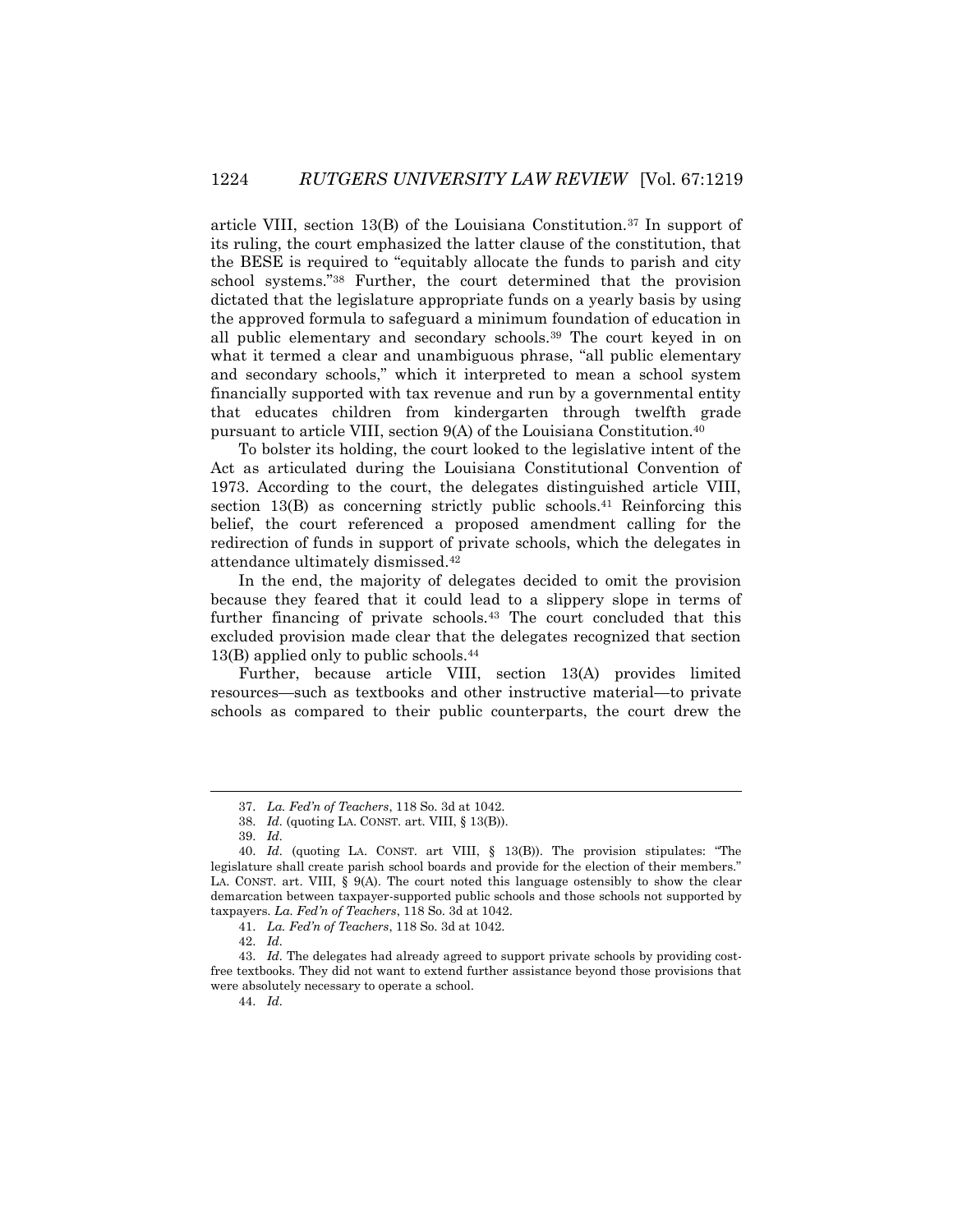conclusion that the delegates did not see the two on equal footing, as evidenced by the delegates' later decision to limit private aid.<sup>45</sup>

Finally, the district court determined that Act 2 and SCR 99 unconstitutionally rerouted local funds specifically allocated to public schools to non-public entities in violation of article VIII, section 13(C), which sets forth that each school board impose an ad valorem tax to raise revenue for elementary and secondary schools at the local level.<sup>46</sup> The district court reasoned that, although Defendants did not have access to local accounts, they circuitously reduced MFP allocations.<sup>47</sup> Despite the roundabout path, the court determined that state law did not allow for such an end run.<sup>48</sup> Defendants then appealed.

#### IV. THE COURT'S REASONING

#### *A. Diversion of MFP Funds*

Reviewing the judgment de novo, the Supreme Court of Louisiana found that SCR 99 and Act 2 unconstitutionally redirected state MFP monies from public to non-public entities.<sup>49</sup> The court noted that under the SSEEP program, an eligible pupil is tallied when finalizing the MFP funds, but the per-pupil amount of the funds for that student is paid directly from the state to the non-public school.<sup>50</sup> In support of their case, Defendants emphasized the initial sentences of article VIII, section 13(B), which state that the Louisiana Constitution only compels the BESE formula to deliver "the cost of a minimum foundation program of education"<sup>51</sup> for all Louisiana public schools.<sup>52</sup> Once that minimum threshold has been satisfied, the BESE and legislature have flexibility in the way they may allocate remaining funds.<sup>53</sup>

<sup>45.</sup> *Id.* at 1042. "The legislature shall appropriate funds to supply free school books and other materials of instruction prescribed by the State Board of Elementary and Secondary Education to the children of the state at the elementary and secondary levels." LA. CONST. art. VIII, § 13(A).

<sup>46.</sup> *La. Fed'n of Teachers*, 118 So. 3d at 1043.

<sup>47.</sup> *Id.*

<sup>48.</sup> *Id.*

<sup>49.</sup> *Id.* at 1055.

<sup>50.</sup> *Id.* at 1049.

<sup>51.</sup> LA. CONST. art. VIII, § 13(B).

<sup>52.</sup> *La. Fed'n of Teachers*, 118 So. 3d at 1050; *see* Jones v. State Bd. of Elementary and Secondary Educ., 927 So. 2d 426, 431 (La. 2005) ("The Louisiana Constitution does not require that any particular items be included in the formula nor does it require that the formula be based on actual costs.").

<sup>53.</sup> *La. Fed'n of Teachers*, 118 So. 3d at 1050.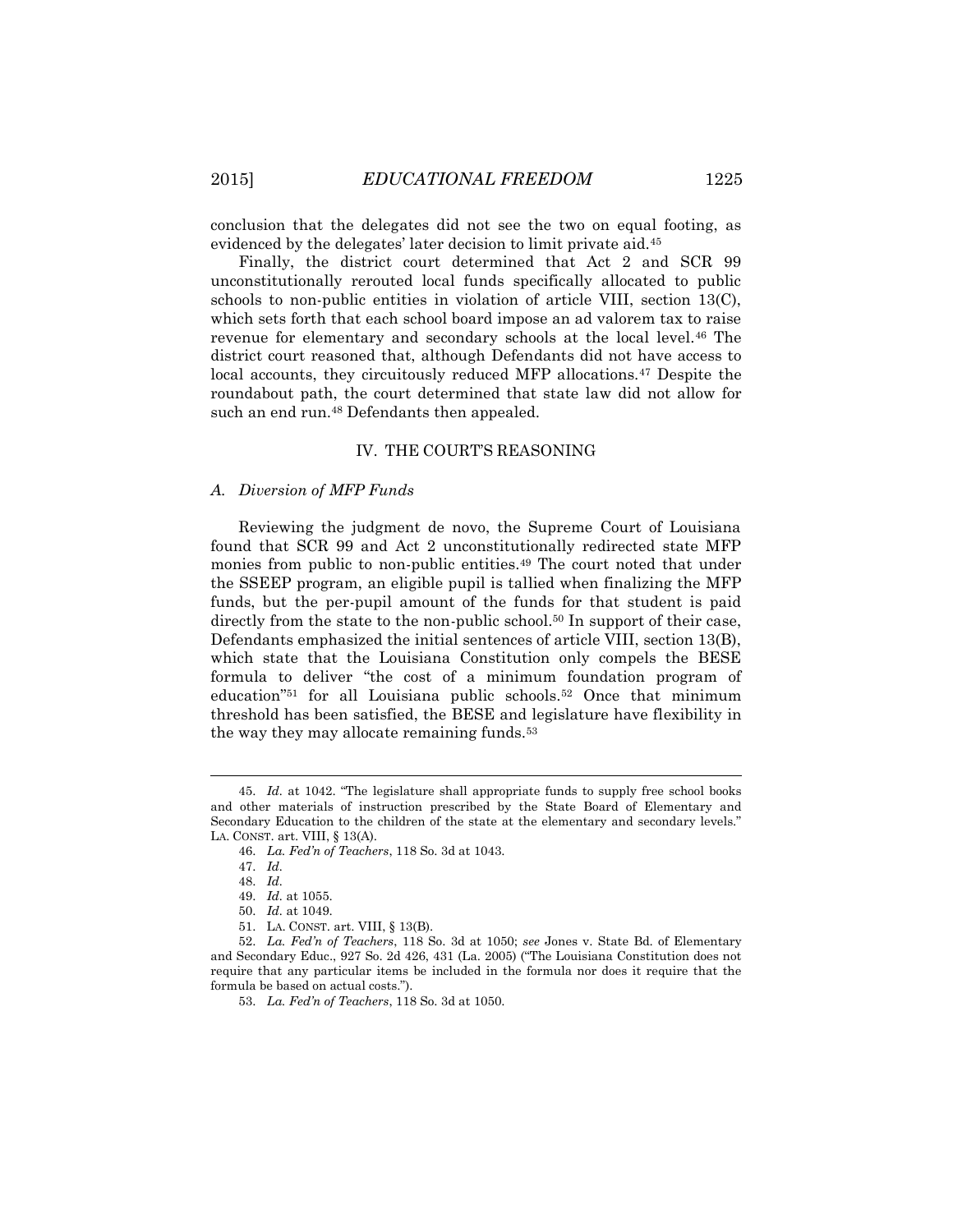In response, the court found that this contention misconstrued the argument.<sup>54</sup> As structured, the Louisiana Constitution sets out restrictions of power and, as such, the court embarked on its inquiry by determining in what way the language of article VIII, section 13(B) restricted the allocation of MFP funds.<sup>55</sup> As its initial step, the court looked to the plain language of the statute.<sup>56</sup> More specifically, it highlighted a specific sentence: "The funds appropriated shall be equitably allocated to parish and city school systems."<sup>57</sup> The court keyed in on the word "shall," interpreting the provision to denote a requirement.<sup>58</sup> Such a strong affirmative qualifier moved the court to find that even if, as Defendants argued, the statute gave the BESE and legislature discretion as to how it allocated funds after the minimum threshold had been satisfied, the MFP funds must still be distributed equitably among parish and city school systems.<sup>59</sup>

Next, Defendants argued that when a student elects to attend an Act 2 program, that student's home district is not required to spend the funds it otherwise would to educate that child. $60$  To buttress the argument, Defendants pointed to the text of the Louisiana Constitution<sup>61</sup>: "The legislature shall provide for the education of the people of the state and shall establish and maintain a public educational system."<sup>62</sup> Essentially, Defendants argued that providing an education for the people of Louisiana, including those not attending public schools, made it acceptable for the state to subsidize private entities.<sup>63</sup>

Citing past case law, the court determined that when two provisions relate to the same circumstance, the more specific provision triumphs over the comparatively general one.<sup>64</sup> Applying this rule in this constitutional context, the court determined that the limitation of the MFP funds in article VIII, section 13(B) was unaffected by the more general objective of delivering an adequate education to the citizens of Louisiana pursuant to article VIII, section 1.<sup>65</sup> However, the court took

l

<sup>54.</sup> *Id.*

<sup>55.</sup> *Id.*

<sup>56.</sup> *Id.* at 1049–50.

<sup>57.</sup> *Id.* at 1050 (quoting LA. CONST. art. VIII, § 13(B)).

<sup>58.</sup> *Id.* at 1050–51.

<sup>59.</sup> *La. Fed'n of Teachers*, 118 So. 3d at 1051.

<sup>60.</sup> *Id.*

<sup>61.</sup> *Id.*

<sup>62.</sup> LA. CONST. art. VIII, § 1.

<sup>63.</sup> *La. Fed'n of Teachers*, 118 So. 3d at 1051.

<sup>64.</sup> *Id.* at 1052; *see also* City of New Orleans v. La. Assessors' Ret. & Relief Fund, 986

So. 2d 1, 15 (La. 2007).

<sup>65.</sup> *La. Fed'n of Teachers*, 118 So. 3d at 1052.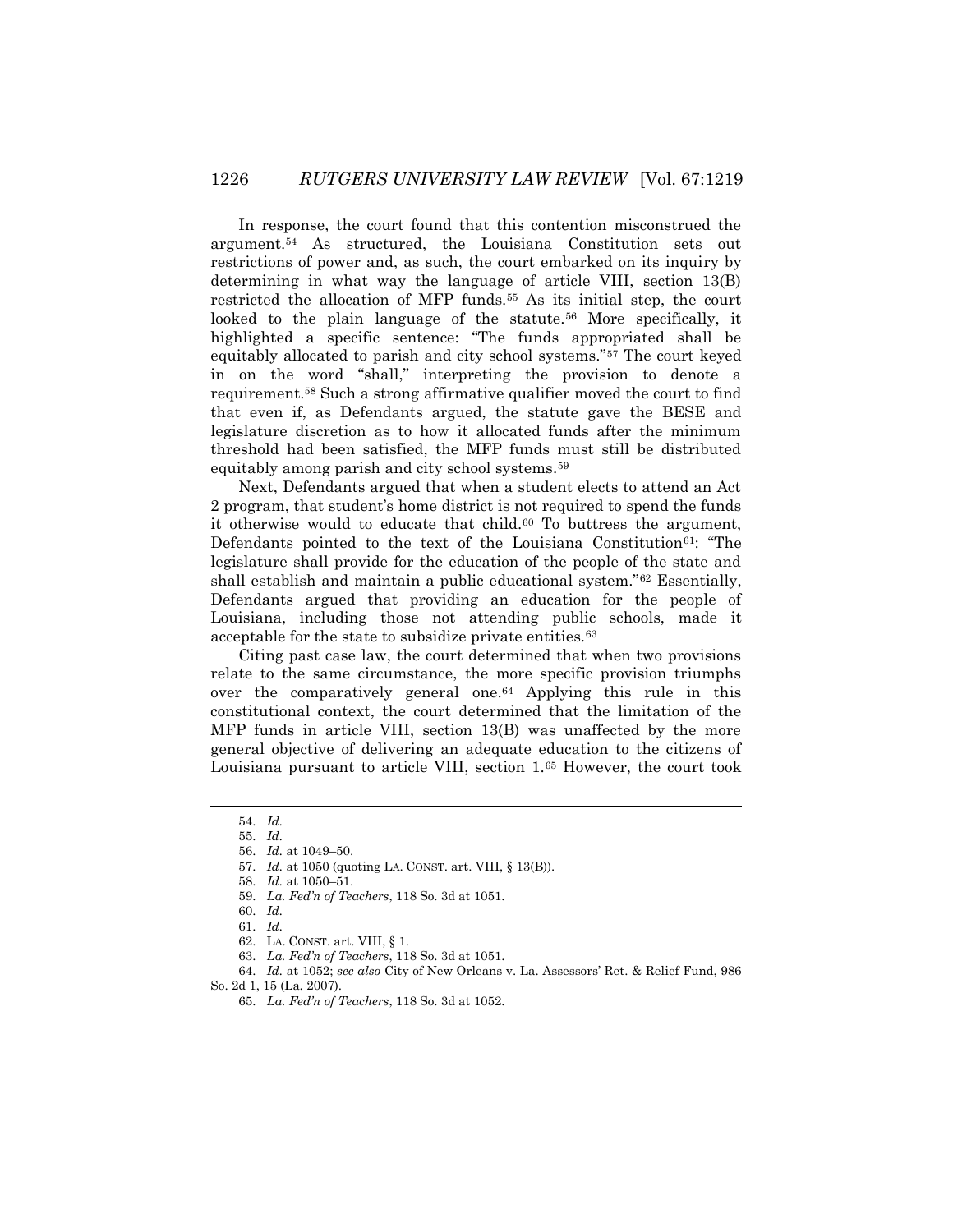pains to make clear that the two provisions, though related, did not necessarily oppose one another.<sup>66</sup> Specifically, the court reasoned that section 13(A), which furnishes textbooks free of charge to non-public schools, illustrated an example of the state fulfilling its duty to its students by providing an essential component of a quality education.<sup>67</sup>

Based on legislative intent, Defendants further argued that the delegates of the Constitutional Convention supported assistance to nonpublic entities.<sup>68</sup> Defendants particularly pointed to a convention proposal that would have attached a provision that would have delivered additional aid to non-public schools.<sup>69</sup> In evaluating this piece of legislative history, the court emphasized its significance in two ways.<sup>70</sup>

First, the court reasoned that if the delegates felt compelled to allocate MFP funds to private entities to the same extent as their public counterparts, there would not have been an outcry for the proposal in the first place, which was ultimately rejected by the convention delegates.<sup>71</sup> Based on the record, while delegates felt obligated to support private schools by providing basic supplies such as textbooks, transportation, and lunch, they did not want to extend this courtesy to funding more costly components of running a school to these private entities.<sup>72</sup>

Second, Defendants claimed that the BESE and legislature held immense flexibility in shaping the state's education program by custom through the passage of time.<sup>73</sup> Taking advantage of this discretion, Defendants contended, many of the mechanisms in place are not constitutionally mandated, such as Levels Two and Three of SCR 99.<sup>74</sup>

The court found Defendants' logic to be askew, holding that despite the autonomy granted to the BESE, the affirmative and certain language used in article VIII, section 13(B) remained well-defined, as evidenced by the word "shall."<sup>75</sup> The court maintained that the growth in influence of the BESE did not impact the indisputable words of the Louisiana Constitution.<sup>76</sup>

 $\overline{\phantom{a}}$ 

75. *Id.* The provision states: "The funds allocated shall be equitably allocated to parish and city school systems . . . ." LA. CONST. art. VIII, § 13(B).

76. *La. Fed'n of Teachers*, 118 So. 3d at 1054.

<sup>66.</sup> *Id.*

<sup>67.</sup> *Id.*

<sup>68.</sup> *Id.*

<sup>69.</sup> *Id.*

<sup>70.</sup> *Id.* at 1053.

<sup>71.</sup> *La. Fed'n of Teachers*, 118 So. 3d at 1053.

<sup>72.</sup> *Id.*

<sup>73.</sup> *Id.* at 1054.

<sup>74.</sup> *Id.* Therefore, the BESE has the freedom to deviate from the state constitutional framework, which may include paying non-public school tuition using excess MFP funds, Defendants maintained.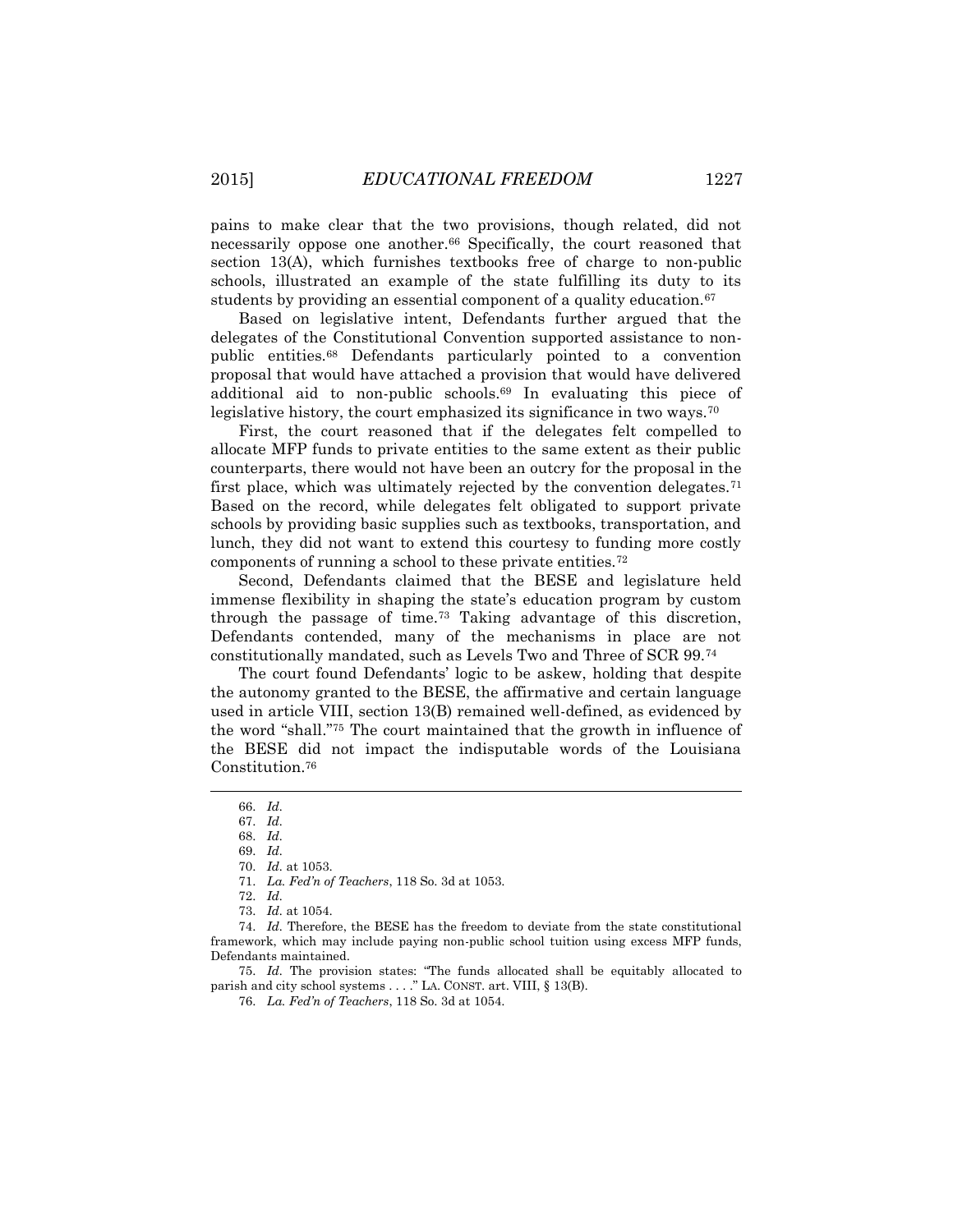As a fallback, Defendants relied on the idea that students receiving scholarship through the SSEEP program were considered members of the local school system, as they would have attended public school in the year the scholarship was granted.<sup>77</sup> The court quickly dismissed this argument, maintaining that despite the timing of the scholarships, the students would actually be placed within the confines of a non-public institution.<sup>78</sup> The court held that such institutions are not part of the parish and city school systems, and the technical procedures of awarding scholarships should not impact the meaning of the provision.<sup>79</sup>

#### *B. Effect of Law*

Putting aside the substantive question of diverting MFP funds to non-public schools, the issue of whether SCR 99 and Act 2 have the effect of law could have rendered the diversion analysis moot. If these proposed pieces of legislation were found to have the effect of law, it would require the legislature to go through certain procedures of the law-making process. Plaintiffs argued that the passage of SCR 99 breached article III, section  $2(A)(3)(a)$  of the Louisiana Constitution.<sup>80</sup>

Defendants requested the court evaluate only the first three of twenty-eight pages that constitute SCR 99.<sup>81</sup> The court declined Defendants' invitation, instead choosing the commonsense approach of evaluating the entire text.<sup>82</sup> In evaluating the remaining twenty-five pages, the court reiterated its belief that the mandatory language contained in SCR 99 compelled action without option.<sup>83</sup> Though instructive, the court needed to expand its search to determine whether it had the effect of law. Accordingly, the court looked to article III, section 16 regarding appropriations.<sup>84</sup> Essentially, the text demonstrated that

<sup>77.</sup> *Id.* Thus, at the time they are awarded the scholarships, the recipients would be public school pupils within the school district even though they would attend a non-public school in the subsequent school year.

<sup>78.</sup> *Id.* at 1055.

<sup>79.</sup> *Id.*

<sup>80.</sup> *Id.* at 1056. "No new matter intended to have the effect of law shall be introduced or received by either house after six o'clock in the evening of the twenty-third calendar day." LA. CONST. art. III,  $\S$  2(A)(3)(a).

<sup>81.</sup> *La. Fed'n of Teachers*, 118 So. 3d at 1057.

<sup>82.</sup> *Id.* at 1057–58.

<sup>83.</sup> *Id.* at 1059. ("In reproducing both of the excerpts about the early graduation program, we emphasize the words 'will' and 'shall' because these are indicators not of aspiration, not of option, but of requirement.").

<sup>84.</sup> *Id.* at 1059–60. The provision provides: "Except as otherwise provided by this constitution, no money shall be withdrawn from the state treasury except through specific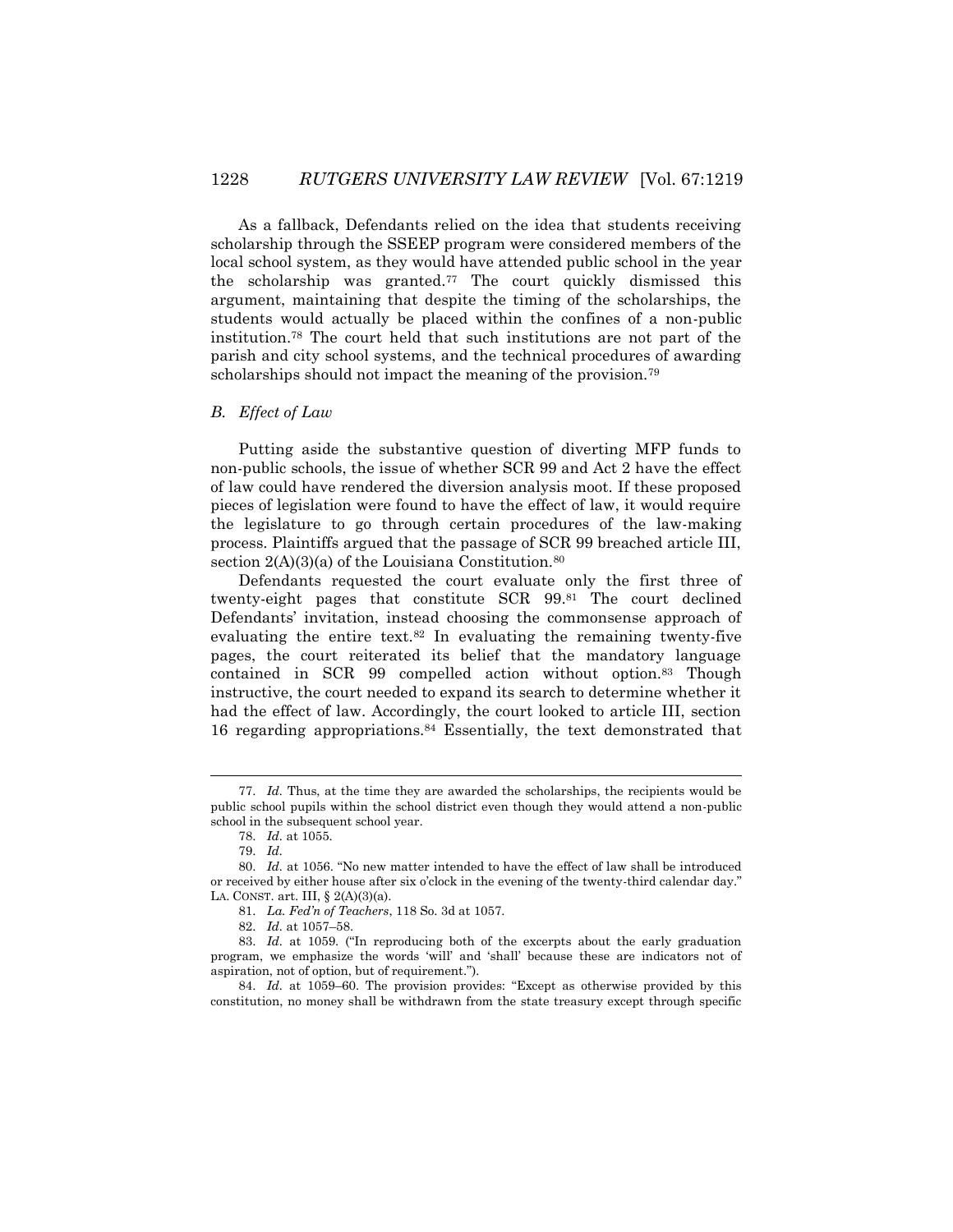determining appropriations represents a particular function of the legislature. As part of SCR 99, funds are appropriated for students eligible for the early graduation program.<sup>85</sup> Thus, the court held, SCR 99 was intended to have the effect of law.<sup>86</sup>

Reinforcing its determination, the court noted that, while not dispositive, the road taken by SCR 99 mirrored that of other pieces of legislation that came before it.<sup>87</sup> Since SCR 99 was not formally labeled a bill within its four corners, the court felt it necessary to take note of this part of SCR 99's legislative history by charting its course.<sup>88</sup> Taken together, the compulsory language, the appropriations, and the path of the proposal indicated that SCR 99 had the effect of law in the eyes of the court.<sup>89</sup>

The significance of this finding weighed in favor of Plaintiffs. Since SCR 99 was found to have the effect of law, it had to conform to certain legislative procedures. For example, the court noted that article III, section  $2(A)(3)(a)$  mandated that any matter with the intent of effect of law shall be considered on third reading and final passage in either legislative house at six o'clock at night on the fifty-seventh legislative day or eighty-second calendar day, whichever came first, unless two-thirds of the elected membership of the house voted in favor.<sup>90</sup> Since SCR 99 was put before the House on June 4, 2012, the eighty-fifth calendar day, its passage was dependent on a two-thirds vote.<sup>91</sup> No two-thirds vote was taken and thus SCR 99 was not properly considered.<sup>92</sup>

#### *C. The One-Object Rule*

Plaintiffs also claimed that Act 2 violated the One-Object Rule.<sup>93</sup> The One-Object Rule was enacted to prevent legislators from attaching otherwise unappealing and unrelated matters to the core concept of a piece of legislation.<sup>94</sup> Legislators often employ this tactic to enact measures that would not otherwise pass on their own merit. The rule

 $\overline{\phantom{a}}$ 

appropriation, and no appropriation shall be made under the heading of contingencies or for longer than one year." LA. CONST. art. III, § 16(A).

<sup>85.</sup> *La. Fed'n of Teachers*, 118 So. 3d at 1060.

<sup>86.</sup> *Id.*

<sup>87.</sup> *Id.* at 1061.

<sup>88.</sup> *Id.*

<sup>89.</sup> *Id.*

<sup>90.</sup> *Id.* at 1062 (citing LA. CONST. art. III, § 2(A)(3)(a)).

<sup>91.</sup> *La. Fed'n of Teachers*, 118 So. 3d at 1062.

<sup>92.</sup> *Id.*

<sup>93.</sup> *Id.* at 1063.

<sup>94.</sup> *Id.* at 1063–64.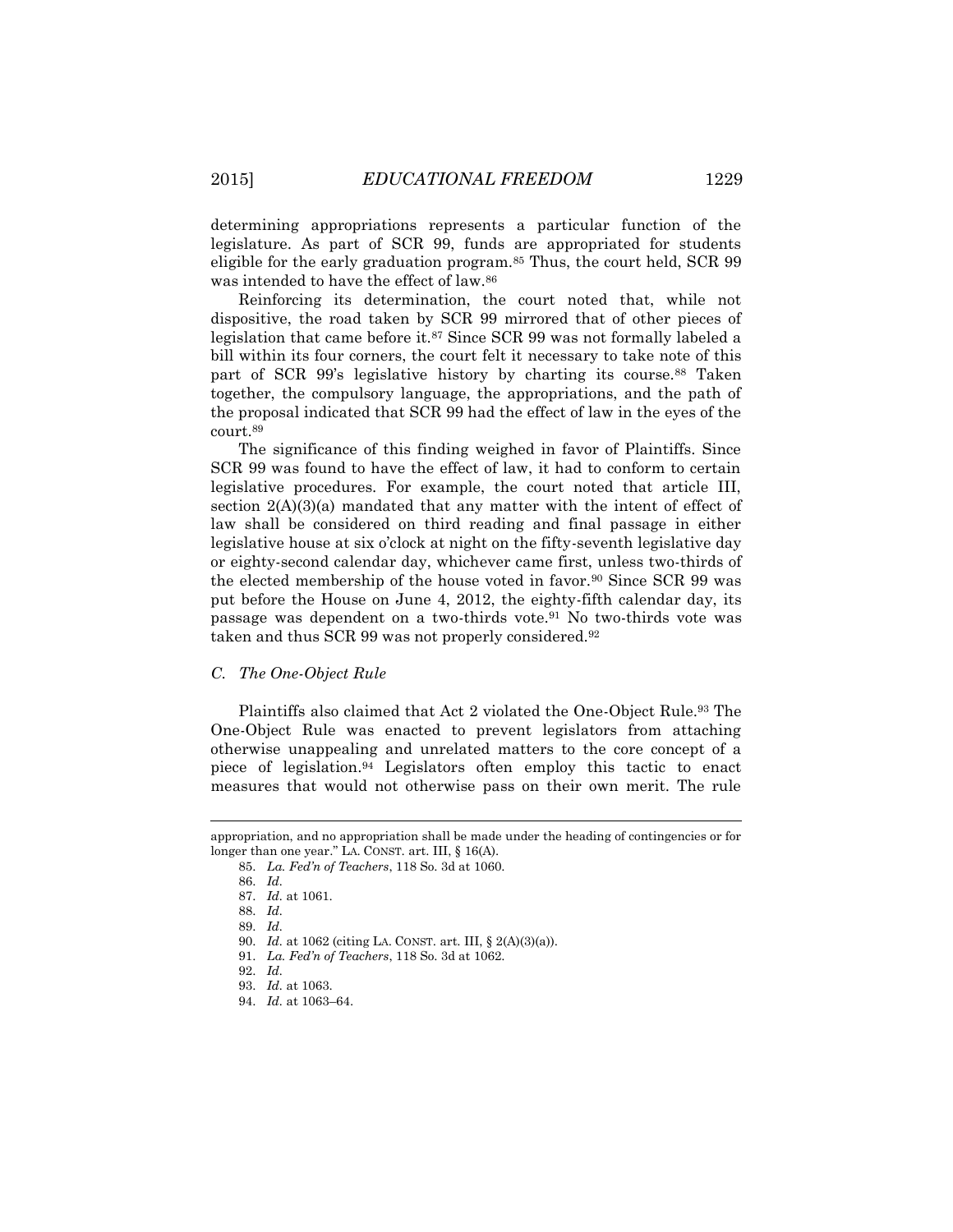limits any and all riders to ones that are germane to the subject of the legislation.<sup>95</sup>

The term "object" is admittedly defined very broadly, as it must "have a natural connection and reasonably relate, directly or indirectly, to one general and legitimate subject of legislation . . . ."<sup>96</sup>

After examining the title and contents of Act 2, the court determined that the purpose of this bill was to offer more educational choices for the people of Louisiana.<sup>97</sup> The court quickly brushed aside Plaintiffs' notion that an amendment redefining what comprises a failing school sufficiently deviated from the overall purpose of Act 2, expanding educational opportunity.<sup>98</sup>

The court similarly rejected one-object protests as to provisions defining the job description of a superintendent of schools, transportation, and the creation of a Type 1B charter school.<sup>99</sup> The court reasoned that the superintendent's job description was related, albeit tangentially, to providing educational choice to the people of Louisiana.<sup>100</sup> The court also found that the transportation provision was "necessary to exempt local districts from having to fund transportation for students enrolled in the Act 2 scholarship program."<sup>101</sup>

## V. AUTHOR'S ANALYSIS

## *A. Diversion of Public Funds*

The Supreme Court of Louisiana took an extremely broad reading of article VIII, section 13(B).<sup>102</sup> Specifically, the court zeroed in on the

- 100. *Id.* at 1068.
- 101. *Id.*

<sup>95.</sup> *Id.* "The Constitution of 1879 restored the one-object requirement." *Id.* at 1063 n.35; *see also* LA. CONST. of 1879, art. XXIX.

<sup>96.</sup> Baszley v. Tortorich, 397 So. 2d 475, 485 (La. 1981). In *Wall v. Close*, the court also explained:

In deciding whether a statute of the Legislature violates a constitutional provision which prohibits an act from embracing more than one object, ... [i]t matters not how comprehensive the act may be or how numerous its provisions; it does not violate such a constitutional provision if its language, reasonably construed, shows that it has but one main, general object or purpose . . . .

<sup>14</sup> So. 2d 19, 26 (La. 1943).

<sup>97.</sup> *La. Fed'n of Teachers*, 118 So. 3d at 1067.

<sup>98.</sup> *Id.* at 1068.

<sup>99.</sup> *Id.* at 1068–69.

<sup>102.</sup> Article VIII, section 13(B) reads in pertinent part: "The funds appropriated shall be equitably allocated to parish and city school systems according to the formula as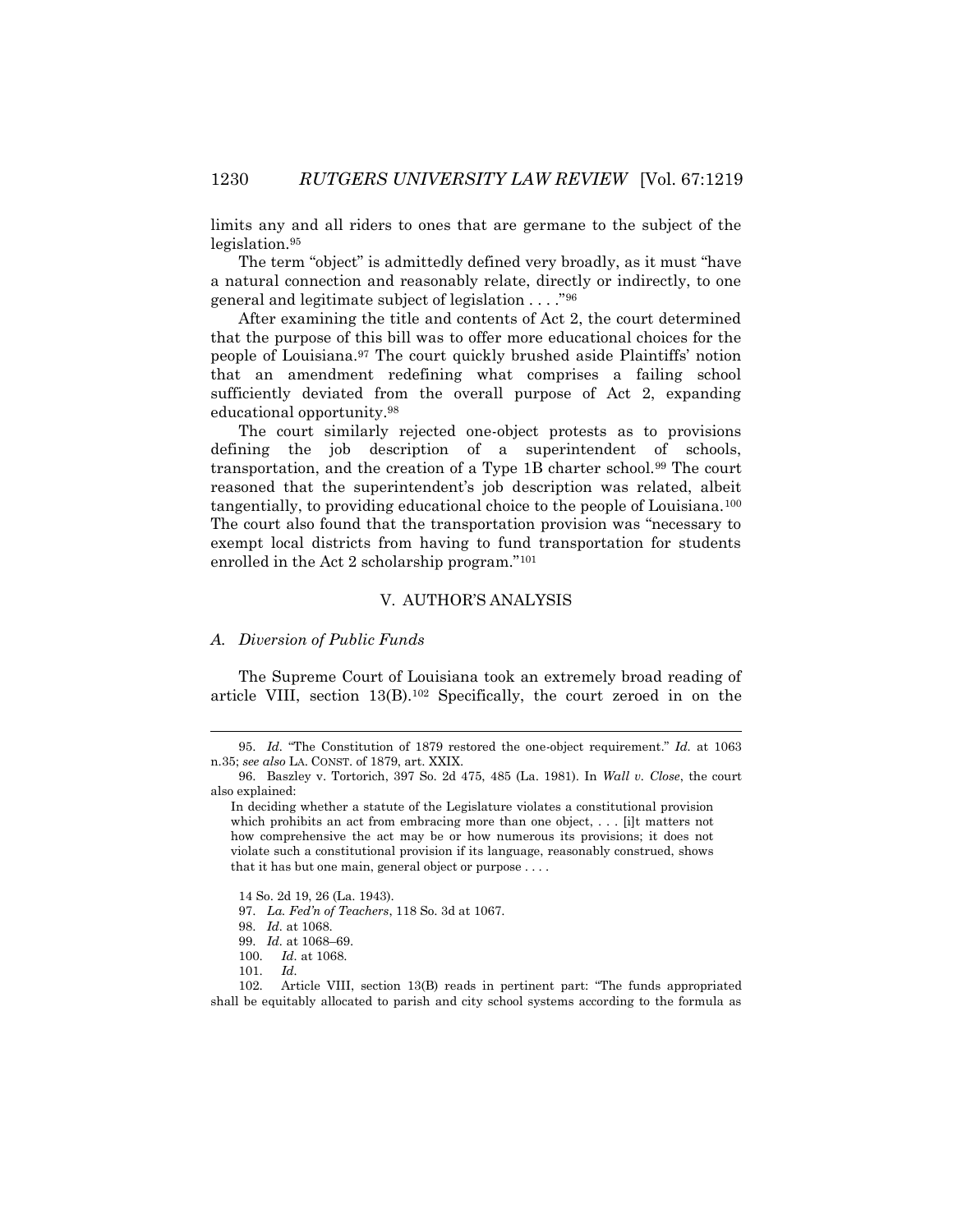mandatory language "shall." However, this portion of the law must be read in context. An important qualifier precedes this directive: "The legislature shall annually appropriate funds sufficient to fully fund the current cost to the state . . . as determined by applying the approved formula in order to insure a *minimum* foundation of education in all public elementary and secondary schools."<sup>103</sup> This qualifier suggests that the BESE need only meet a bottom threshold of funding. Once that threshold is achieved, nothing in the statute instructs the BESE as to what it should do with any excess monies.<sup>104</sup>

In post-Katrina New Orleans, public schools have struggled immensely to provide an adequate education for young people. In order to provide families with alternatives to these failing schools, Governor Bobby Jindal enacted a statewide policy that would result in a dramatic proliferation of the number of charter schools in Louisiana.<sup>105</sup> An increase in such schools would give families free reign to control the destiny of their children's education. Oftentimes such transitions occur midyear, after the MFP formula has already been established, complicating the calculation. For example, if the per-pupil figure amounted to \$8537 in a given academic year and a student chose to attend a private school costing \$6311, that amount follows the student going to the private school.<sup>106</sup> That would leave a difference of \$2226, but because the state kicked in 65% of the MFP amount, the state would recoup \$1447 or 65% of the excess.<sup>107</sup>

Having achieved the minimum threshold referred to in article VIII, section 13(B), the state has satisfied the requirement. Thus, the state has free reign to do with its share of the excess as it pleases,<sup>108</sup> including using it to subsidize charter schools. When taken in this narrower

 $\overline{\phantom{a}}$ 

adopted by the State Board of Elementary and Secondary Education . . . and approved by the legislature prior to making the appropriation." LA. CONST. art. VIII,  $\S$  13(B).

<sup>103.</sup> *Id.* (emphasis added).

<sup>104.</sup> *See* Charlet v. Legislature of State, 713 So. 2d 1199, 1206–07 (La. Ct. App. 1998). In an equal protection challenge brought against the BESE, the court reaffirmed the BESE's flexibility and discretion as an elected body to allocate resources so as to provide equal treatment and learning opportunities for *every* individual. *Id.*

<sup>105.</sup> *See* Matthew Cunningham-Cook, *Why Do Some of America's Wealthiest Individuals Have Fingers in Louisiana's Education System?*, NATION (Oct. 17, 2012), http://www.thenation.com/article/170649/why-do-some-americas-wealthiest-individualshave-fingers-louisianas-education-system.

<sup>106.</sup> Tom Aswell, *BESE Takes Funding from Disabled Students with MFP Passage as Chas Roemer Tells Lottie Beebe to Pipe Down*, LA. VOICE (Mar. 8, 2013), http://louisianavoice.com/2013/03/08/bese-takes-funding-from-disabled-students-with-mfppassage-as-chas-roemer-tells-lottie-beebe-to-pipe-down.

<sup>107.</sup> *Id.*

<sup>108.</sup> *See Charlet*, 713 So. 2d at 1206.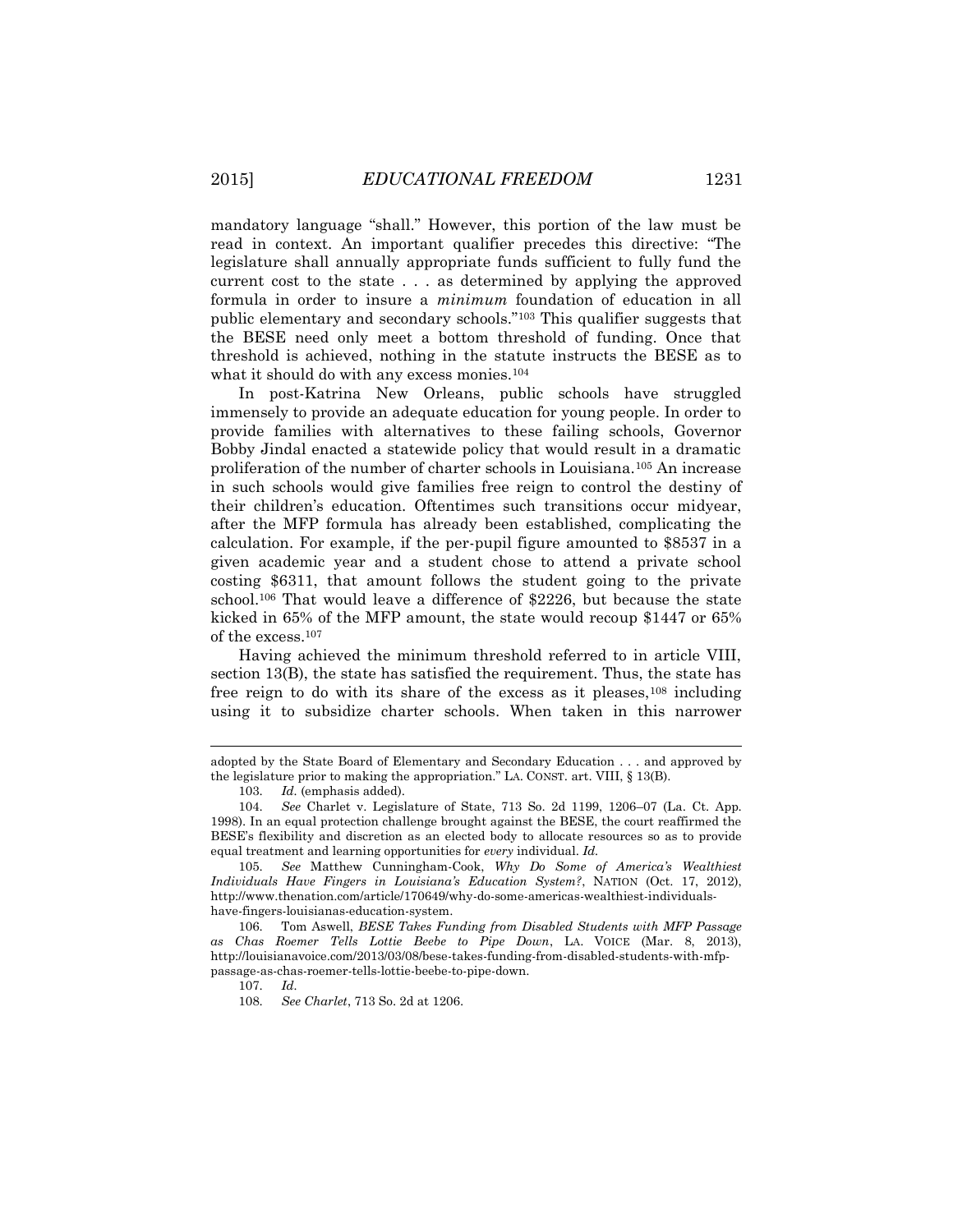context, one can clearly see that spending the surplus of the per-pupil amount does not take away from the amount promised to public schools. Nothing in the statute explicitly compels the BESE to allocate the entirety of available funds for public school use. Accordingly, the notion that the BESE abused its power by enacting SCR 99 and Act 2 and thus diverted funds intended for public education alone does not hold merit.

## *B. Legislative Intent*

In defending its reasoning, the court pointed to the legislative context of the Louisiana Constitutional Convention of 1974.<sup>109</sup> The Louisiana Constitution dictates that the legislature set aside funds for textbooks for all children of Louisiana.<sup>110</sup> Implicit in this provision is the guarantee that such textbooks should be provided to children attending private school.<sup>111</sup> Some delegates in attendance suggested a separate provision in article VIII that would have delivered assistance to non-public schools.<sup>112</sup> The majority pointed to the significance of this development for several reasons. Principally, the delegates ultimately rejected the proposal, reinforcing the notion that, while the delegates were willing to provide funding for textbooks and other essentials, they did not wish to "open the door to other types of grants."<sup>113</sup>

However, a specific provision in the Louisiana Revised Statutes counters this school of thought. Section 3982(B) of the Charter School Demonstration Programs Law compels local school boards in Louisiana to provide certain Type 2 charter schools, created as a result of conversion, access to soon-to-be vacant facilities.<sup>114</sup> This regulation contravenes the spirit of the legislative history from which the court draws its argument. Essentially this provision enables the Louisiana government, by allowing it to provide facilities without charging rent to charter schools, to effectively fund the very institutions it ostensibly intended not to fund beyond essentials like textbooks and transportation according to the court's interpretation of legislative history.

If the government can cover such a prohibitively expensive cost for charter schools, one wonders what would stop the government from

<sup>109.</sup> La. Fed'n of Teachers v. State, 118 So. 3d 1033, 1052–53 (La. 2013).

<sup>110.</sup> LA. CONST. art. VIII, § 13(A).

<sup>111.</sup> *La. Fed'n of Teachers*, 118 So. 3d at 1053.

<sup>112.</sup> *Id.*

<sup>113.</sup> *Id.*

<sup>114.</sup> *See* LA. REV. STAT. ANN. § 3982(B)(1) (2012). The relevant language stipulates that "[i]f such facilities were constructed at no cost to the local school board, then such facilities including all equipment, books, instructional materials, and furniture within such facilities shall be provided to the charter school at no cost." *Id.*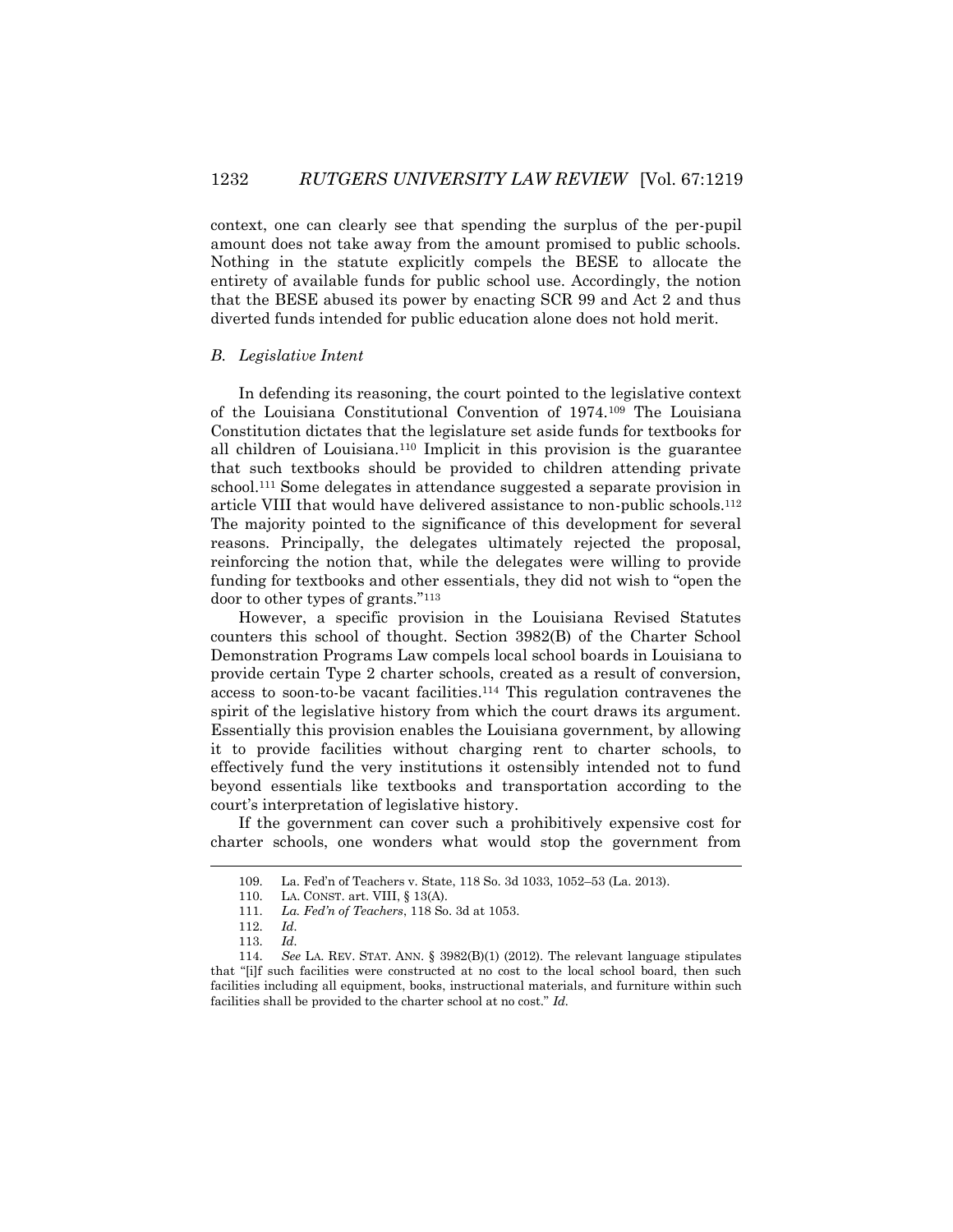floating other forms of funding to non-public schools. This regulation set an important precedent that allows government funds to be diverted to non-public institutions. Ultimately, no party objected to it on constitutional grounds. Thus Act 2 and SCR 99, which in tandem perform the identical function of funding a private school, cannot possibly be considered unconstitutional if section 3982(B) successfully passed.

#### *C. One-Object Rule*

Admittedly, the One-Object Rule issue in this case appears to be in the eye of the beholder. The rule is intended to preclude a legislator from supplementing a bill that is likely to pass by attaching a measure that would not have passed on its own merit. The court characterized the object of the bill as expanding school choice.<sup>115</sup>

While the majority of these bill provisions are naturally connected to the objective of expanding school choice, some provisions are further attenuated than others. For example, Plaintiffs contended that the removal of certain certifications for teachers is not naturally connected to the aim of expanding school choice.<sup>116</sup>

The court rejected Plaintiffs' reasoning by setting aside the wisdom of removing such a certification. In its view, the loosening of certification requirements constituted an operational policy, and that policy had a reasonable connection to the aforementioned aim of the bill.<sup>117</sup> However, the court lacked precision in its dismissal of Plaintiffs' argument. The goal of the bill was to expand school choice. By easing the qualifications required to teach in a charter school, the quality of the school will suffer by employing fewer qualified teachers. With fewer capable teachers, students will likely fail to receive the same quality education they would have received had those requirements remained in place.

With the quality of education on the decline in charter schools, parents will likely opt for the seemingly more reliable environment of public schools. However, if those teacher certification standards had remained in place, the charter schools could better provide a superior alternative to Louisiana's failing school system. The easing of teacher certification requirements will hurt charter schools such that parents will not view these schools as a viable option for their children. Thus, this specific provision runs counter to the object of the rest of the statute. It limits, rather than expands, school choice.

<sup>115.</sup> *La. Fed'n of Teachers*, 118 So. 3d at 1069.

<sup>116.</sup> *Id.*

<sup>117.</sup> *Id.*